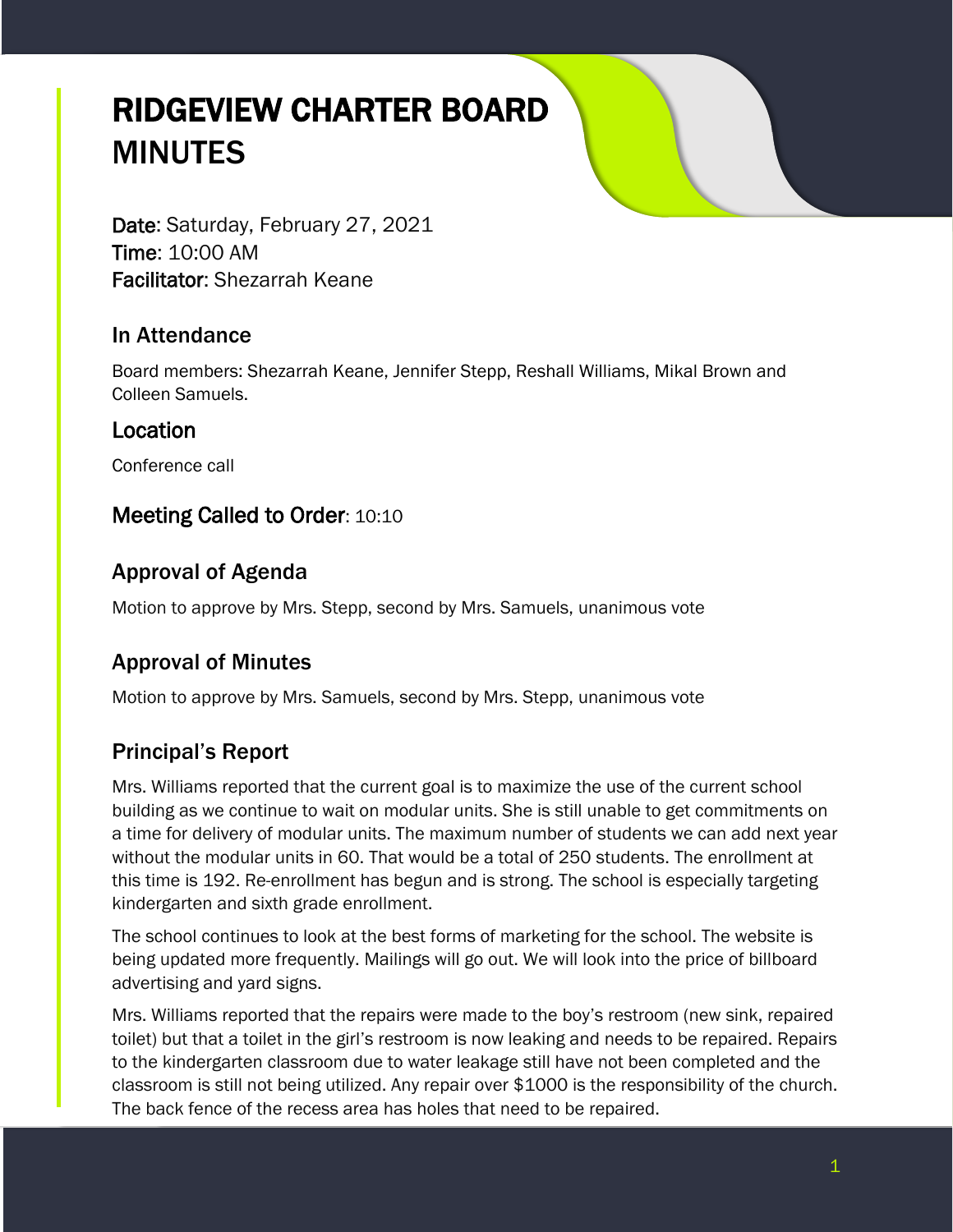A dog has come through the hole while the kids were having recess. Mrs. Williams will get quotes for the repair. Mrs. Williams continues to look for an affordable refrigerator For the staff.

All the recurring grants we received last year have been updated and reapplied for next year's grant cycle. This includes Title I, Exceptional Children, NC Access and Safety grants. The NC Cares grant will be used for summer classes and counselors. The Safety grant has provided SRO staff and it has had a positive impact on the students. The officers have been very interactive with the students and built positive relationships. The school has applied for the 21st Century Grant to help the school have a more robust summer program.

Mrs. Williams presented the board with an idea for a fundraising event depending on state restrictions and mandates concerning Covid. She suggested having an Apple Blossom Festival on the campus. This would be a compliment to the student's studies of Japanese. The festival would be on a smaller scale and held in the fenced in area where the buses are parked. This would take place in late spring and would include food and activities such as origami and face painting. The board was in agreement that this would be a good idea if circumstances allow us to have a festival.

The school banner that is attached to the fence has been ripped down several times. The last time it was damaged and will need to be repaired. We discussed options for securing the banner and for monitoring the area to see who continues to rip it down.

Mrs. Williams will send the board NC check in and iStation academic reports.

Mrs. Williams is going to hold an online recruitment fair for future staff. She will also post openings on the NC Charter School website and work with career services of several of the college and universities in the state to find qualified applicants. She will also continue to work with staffing agencies. She would like to see potential staff members come and spend a day or two as a guest teacher in order to evaluate their classroom skills. At this time, she knows there will be a need for a new kindergarten teacher and sixth grade teacher and possibly a first grade teacher.

#### Presidents Report

Mrs. Keane reported that the state was late in transferring funds, but we expect those funds any day.

Marketing options have been limited due to Covid restrictions as we have not been able to host or attend events. We will continue to look for other ways to market the school including social media and radio ads.